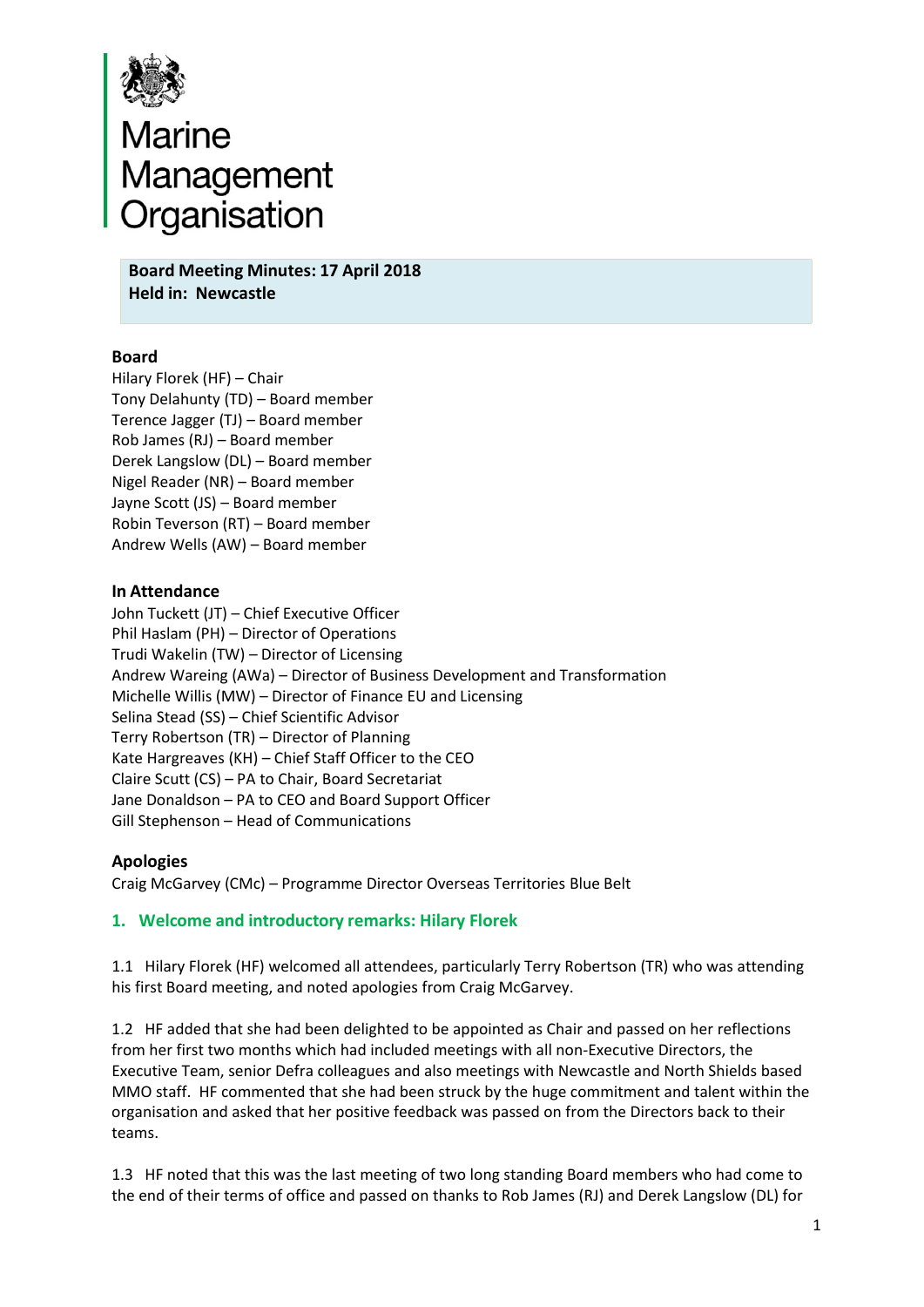their service on the MMO Board over the last 7 years inviting Nigel Reader (NR) to give a vote of thanks.

# **2. Declaration of Interests**

2.1 HF invited attendees to declare any interests noting those previously declared. No new interests were declared.

# **3. Minutes of the 8th February Board meeting and actions update**

3.1 The Chair invited attendees to raise any points of accuracy in respect of the 8 February meeting. None were received and the minutes were confirmed as an accurate record of discussions.

3.2 The Board noted the actions update.

3.3 The Board discussed future presentations and HF advised that going forward, presentations would occupy a position higher up the agenda to ensure sufficient time was available for Q&A. The Board were invited to give a steer on the themes for future presentations.

## **4. Matters arising from the 9February and 22March Audit and Risk Assurance Committee (ARAC)**

4.1 Jayne Scott (JS) gave an update on matters discussed at the ARAC presenting the Minutes from the 9 February ARAC meeting and advising that the formal Minutes of the 22 March meeting would come to the next Board meeting.

4.2 An update was provided on options for the 2018/19 audit provision and the recent National Audit Office (NAO) interim audit. JS passed on the very positive feedback from NAO relating to the quality of the Analytical Review which accompanied the MMO Accounts.

4.3 Rob James (RJ) requested an update on the broadband issue which had been highlighted at the last meeting relating to some coastal offices. Andrew Wareing (AWa) confirmed that Poole and Brixham office had undergone an upgrade to their broadband capacity and the roll out of Office 365 over the course of the next few months would greatly assist.

4.4 HF thanked JS for the update and the wider Committee for their work.

## **5. Business Planning**

5.1 AWa introduced the business planning paper.

5.2 AWa updated the board that the Defra Group Strategy was in development. AWa also advised that a Single Departmental Plan (also known as the Defra Group business plan) was under development which would include information lifted from each organisation's developing Action Plans.

5.3 AWa confirmed the four strategic objectives (SOs) in the Defra Single Department Plan as follows: SO1: EU Exit; SO2: Protecting and Improving the Environment; SO3: Food, Farming and Rural Affairs and SO4: (to be an) Outstanding Organisation ‐ the work of MMO sitting under SO2.

5.4 The Board heard that the Action Plan would be published on the Defra intranet with final Action Plans expected for submission by early May 2018.

5.5 NR queried how the work that the Board had been doing on MMO's vision would be reflected. AWa confirmed that whilst this work would not be reflected in the Action Plan it would sit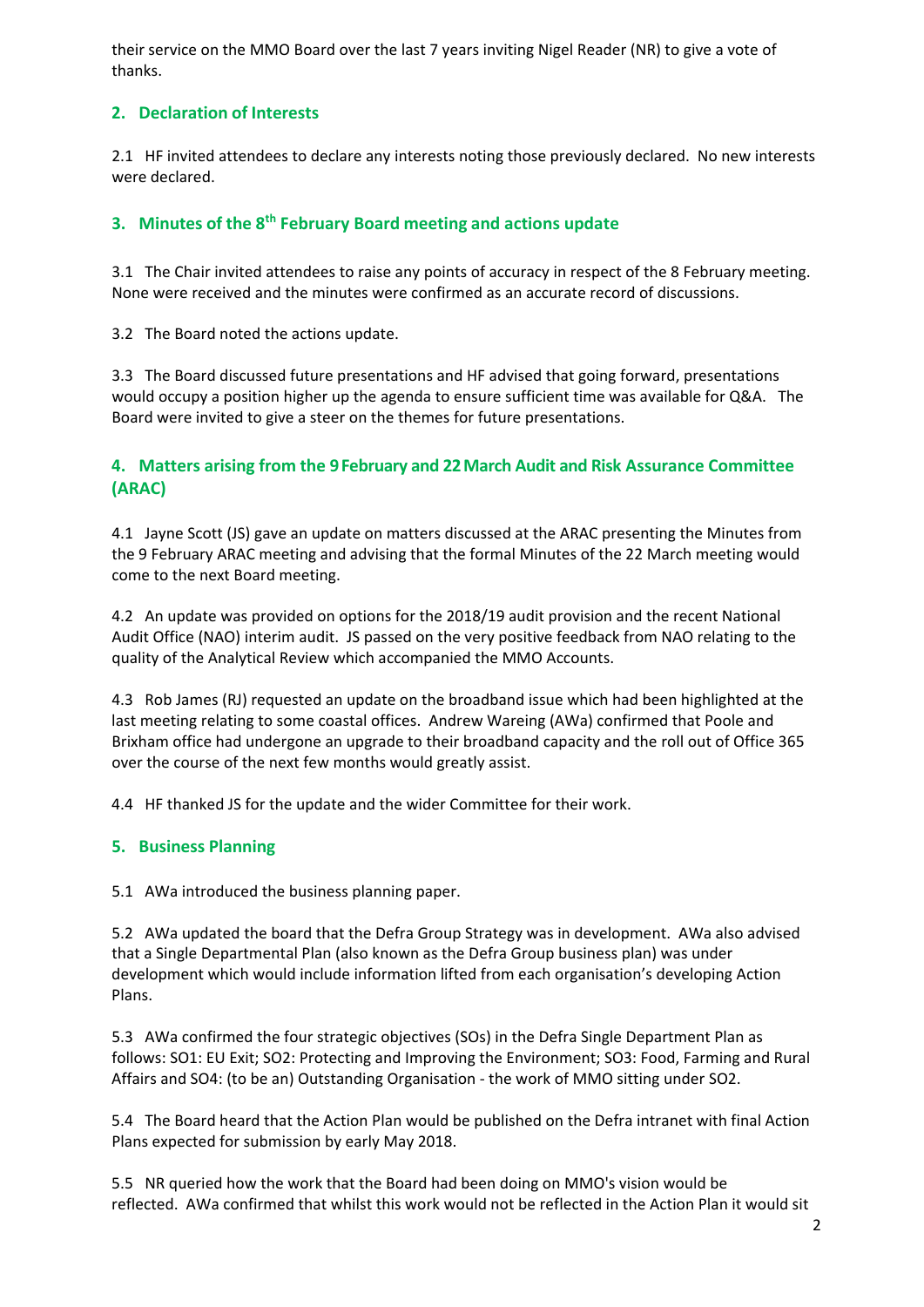alongside.

5.6 The Board discussed the importance of having the correct key performance indicators and measures for the organisation. There was a collective agreement that these may need to be looked at in more detail for performance management purposes.

5.7 AWa provided further insight into how the Business Planning process was used throughout the business and how each team had its own business plan which was used at individual level, fed into Heads of Function discussion and up to Director/CEO level at Executive Decision Group.

5.8 AWa confirmed the Business Plans were designed in such a way that they supported teams in focusing on what they were trying to achieve rather than being a bureaucratic exercise.

5.9 AWa advised that a 'balanced scorecard' would be introduced up to Board level to show how MMO strategically plans and manages all of its work and ended his update by showing the Board a slide capturing the scale of non‐business as usual work MMO were involved in which highlighted the extent of the organisational effort.

# **6. Draft Audit – Board Effectiveness, Governance and Risk Management**

6.1 MW introduced the paper to invite feedback on the audit and to provide the board with the opportunity to inform responses to the recommendations.

6.2 The board discussed the recommendations within the audit and HF asked for an update on progress with electronic board papers and expressed that she was keen to move with a degree of speed on this to ensure Board members had the right product. AWa took an action to pursue this further.

6.3 In relation to the recommendation regarding an update to the Board Terms of Reference (ToR) it was noted that this had been deferred until the MMO/Defra Framework Document (FD) had been adopted.

6.4 The discussion moved on to new board member induction and HF advised that in her recent meetings with staff they had stated they would welcome more visits and board members had also expressed their keenness to engage further with staff. It was agreed that staff visits would be incorporated into the Board induction programme.

6.5 Finally, the board discussed a model for reviewing its effectiveness and members discussed previous reviews conducted by NAO and the Head of HR. HF agreed to take a decision on this later in the year. Secretariat to add to the forward look.

# **7. Provision of Future Internal Audit Services**

7.1 MW introduced a paper asking the Board to endorse the recommendation from the Accounting Officer for the future provision of MMO's internal audit service in 2018/19 and 2019/20.

7.2 JT advised that the recommendation was to retain the services of KPMG as our internal audit provider for 2018/19 and 2019/20. As ARAC Chair, JS confirmed that the key consideration had been continuity of service.

7.3 JT confirmed that planning was underway for the 2018/19 internal audit plan

7.4 The Board confirmed their endorsement of the proposal to retain KPMG as MMO's internal audit providers for the 2018/19 and 2019/20 financial year.

## **8. Performance, Finance and Risk Pack**